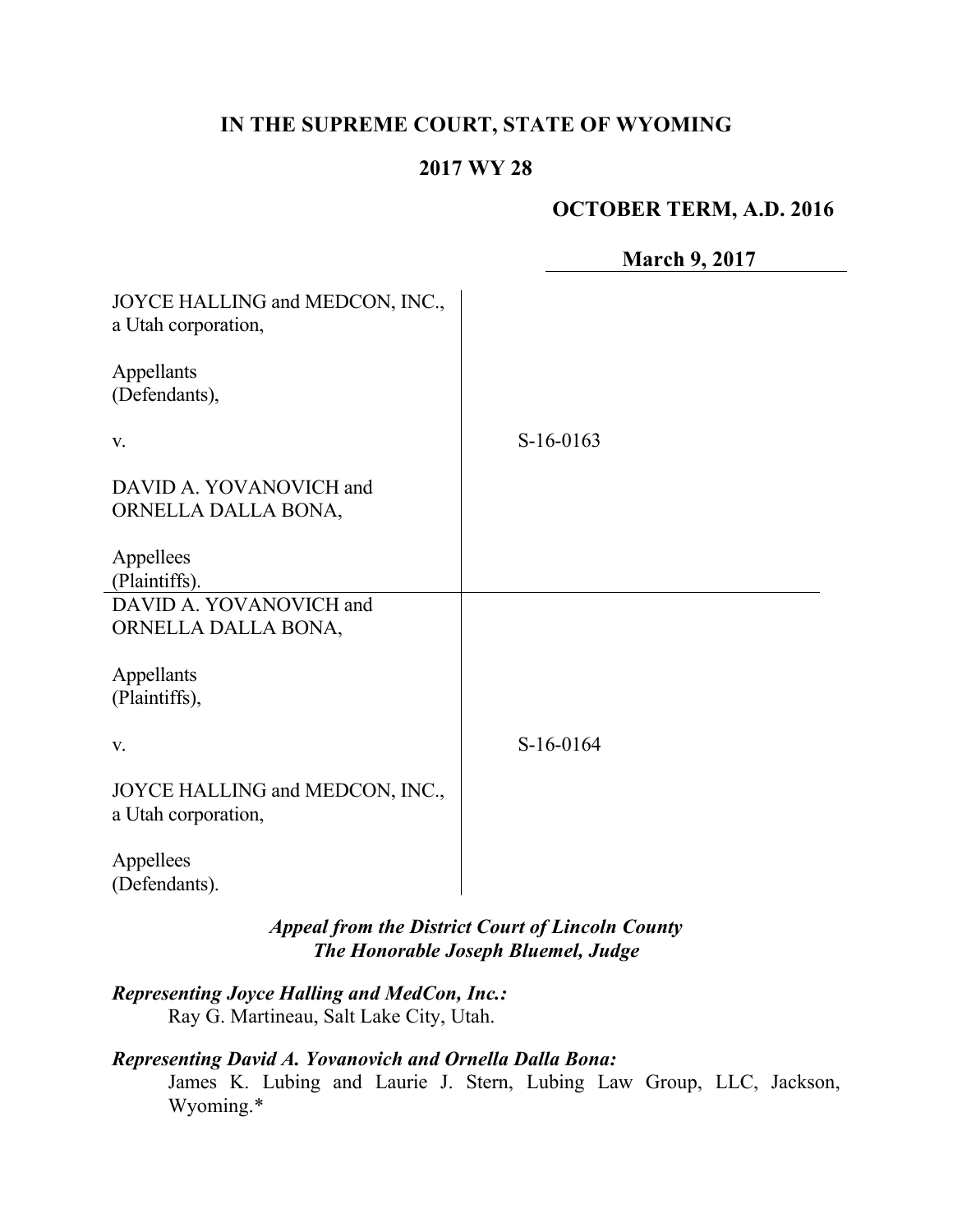*Before BURKE, C.J., and HILL, DAVIS, FOX, and KAUTZ, JJ.*

\*Order Allowing Withdrawal and Substitution of Counsel entered September 21, 2016.

**NOTICE: This opinion is subject to formal revision before publication in Pacific Reporter Third. Readers are requested to notify the Clerk of the Supreme Court, Supreme Court Building, Cheyenne, Wyoming 82002, of any typographical or other formal errors so that correction may be made before final publication in the permanent volume.**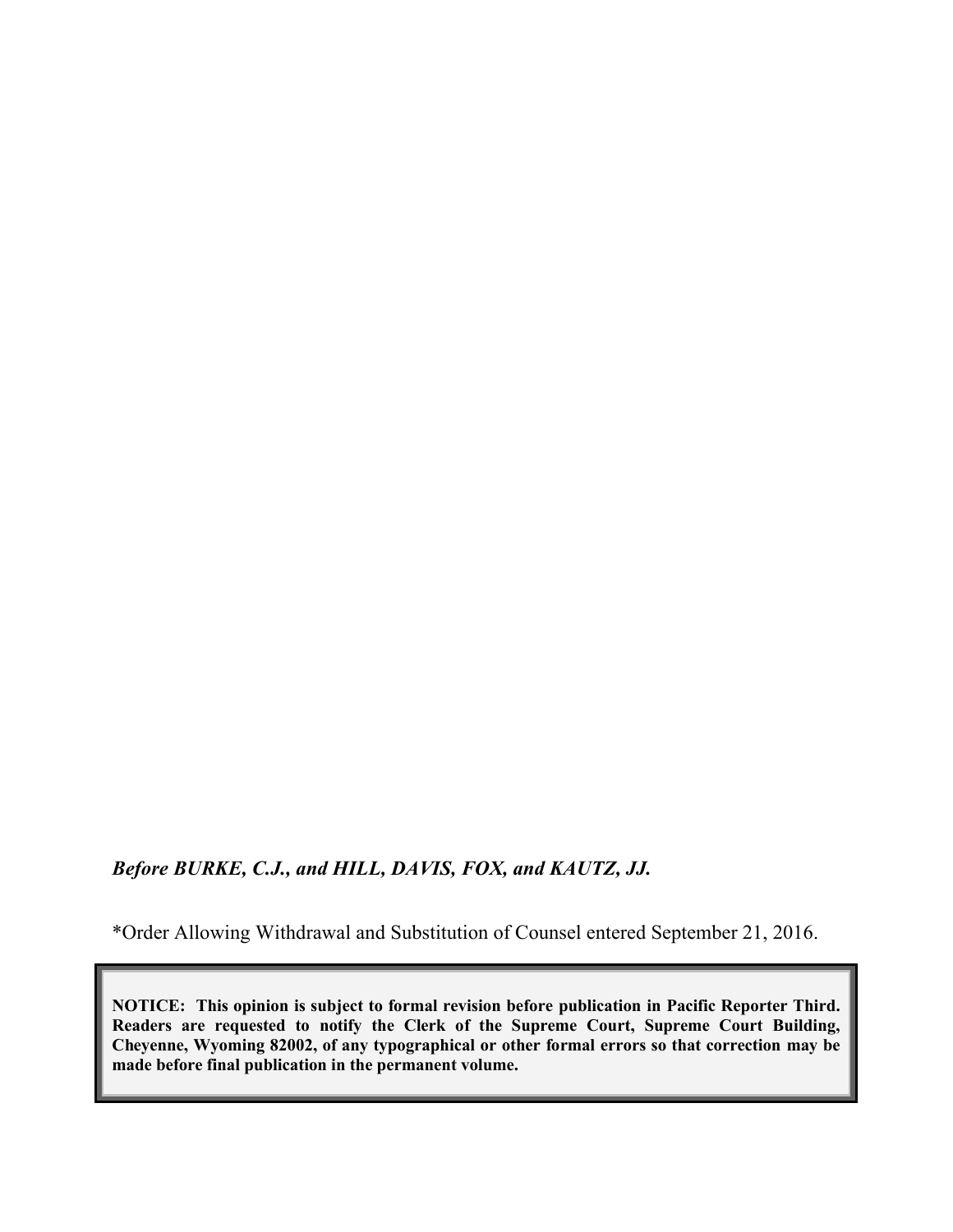#### **FOX, Justice.**

[¶1] David Halling, as manager of Professional Business Holdings, LP (PBH), and Joyce Halling, as president of MedCon, Inc. (MedCon), each purchased an undivided half interest in a parcel of land in Lincoln County, Wyoming, from Brandon Bentley. Mr. Halling, individually and as manager of PBH, executed a mortgage in favor of Mr. Bentley on PBH's half interest as security for the purchase price of 50 percent of the lot. Mrs. Halling, individually and as president of MedCon, also executed a promissory note and mortgage as security for the note in favor of Mr. Bentley for the purchase price of the other 50 percent of the lot. Mr. Bentley then separately assigned his rights and interests in the PBH Mortgage to 1st Bank of Afton, Wyoming (1st Bank), and his rights and interests in the MedCon Note and MedCon Mortgage to Yovanovich. Yovanovich sued MedCon, alleging it failed to pay the amount due under the note. The district court granted Yovanovich's motion for summary judgment and MedCon appeals. Yovanovich cross-appeals the award of damages. We affirm the district court's ruling in part, and reverse and remand in part.

#### *ISSUES*

[¶2] The parties raise numerous issues, which we consolidate and restate below:

1. Did the district court err as a matter of law when it held that Yovanovich had an enforceable contract right against MedCon?

2. Did the district court err as a matter of law when it found that the Yovanovich Assignment was not ambiguous?

3. Did the district court abuse its discretion when it denied MedCon's motion for leave to amend its answer?

4. Was the district court's damages calculation clearly erroneous?

5. Did the district court abuse its discretion when it failed to award prejudgment interest?

6. Did the district court err as a matter of law when it failed to award postjudgment interest?

#### *FACTS*

[¶3] David Halling was the manager of PBH. His wife, Joyce Halling, was the president of MedCon. In 2007, PBH and MedCon each purchased an undivided half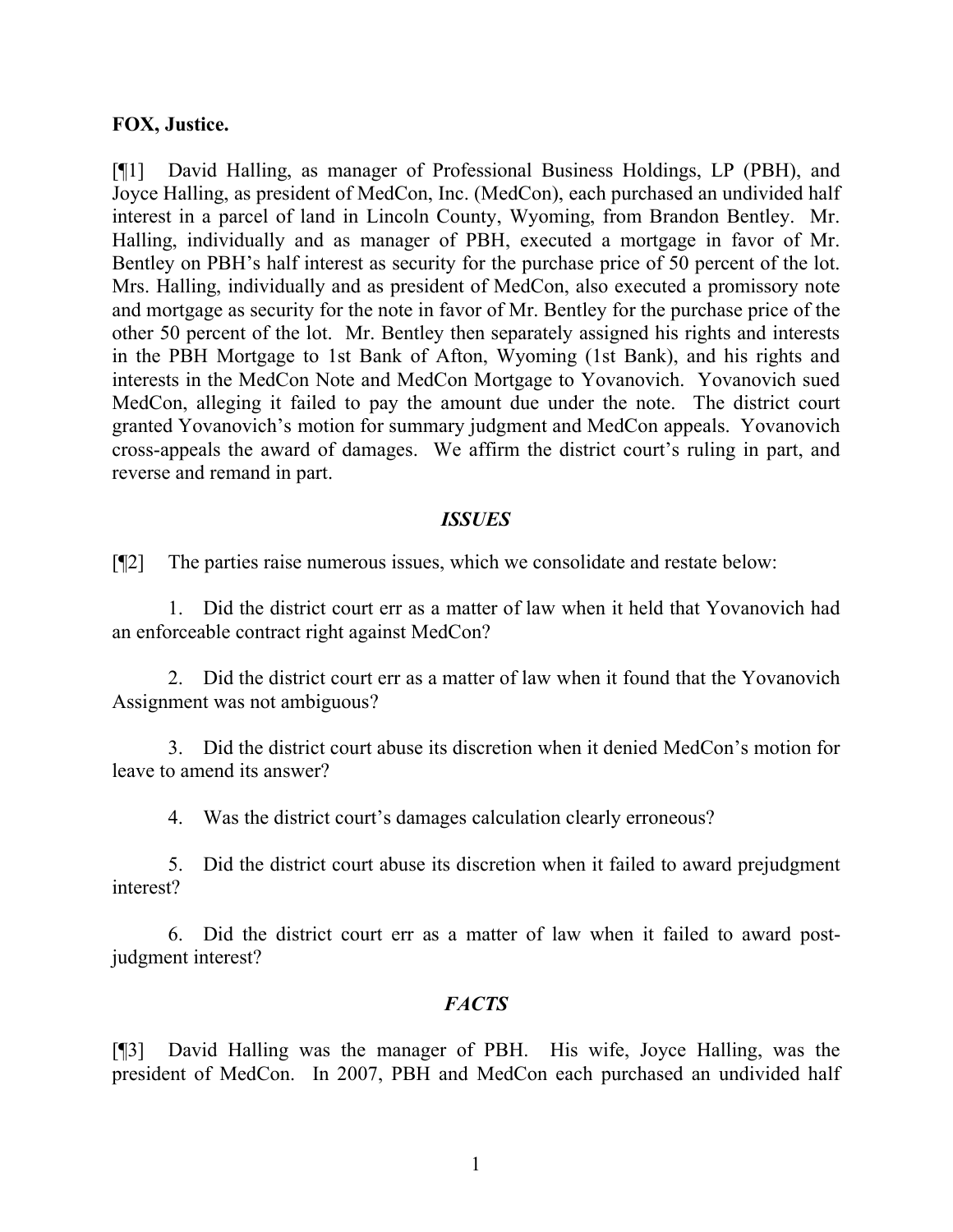interest in a parcel of land in Lincoln County, Wyoming, from Brandon Bentley.<sup>1</sup> The Warranty Deed was recorded on September 17, 2007, and the same day Mr. Halling, individually and as manager of PBH, executed a mortgage (PBH Mortgage) of PBH's half interest in Lot 7 as security for PBH's indebtedness of the purchase price of 50 percent of the lot. (Although the PBH Mortgage referenced a promissory note, no promissory note by PBH appears in the record.) The PBH Mortgage was recorded on September 17, 2007.

[¶4] In 2008, Mr. Bentley assigned all of his rights, title, and interest in PBH's half interest in Lot 7 to 1st Bank (1st Bank Assignment). The 1st Bank Assignment identified the PBH Mortgage and any property covered by the mortgage as the collateral, and referred to the book and page number where the PBH Mortgage was recorded. It did not reference MedCon's half interest in Lot 7. The 1st Bank Assignment was recorded on July 11, 2008. By December 2010, PBH and Mr. Halling had failed to make any payments to 1st Bank and entered into a deed in lieu of foreclosure, pursuant to which PBH and Mr. Halling conveyed PBH's half interest in Lot 7 to 1st Bank, in exchange for which 1st Bank released PBH and Mr. Halling from all obligations on the PBH Note and Mortgage. The deed in lieu of foreclosure was recorded on February 19, 2013.

[¶5] When Mr. Halling and PBH executed the deed in lieu of foreclosure with 1st Bank in 2010, Mrs. Halling, individually and as the president of MedCon, also signed the deed, assigning any and all interests MedCon had in Lot 7 to 1st Bank:

> That pursuant to that certain Warranty Deed dated September 11, 2007, and recorded in the office of the Lincoln County Clerk on September 17, 2007, in Book 672, page 342, Recording No. 933171, Med Con, Inc., a Utah corporation, may own or claim to own an interest in the Property. Med Con, Inc., whose president is Joyce L. Halling, the spouse of David F. Halling, is a related entity to Mortgagor herein. In consideration of the release from liability by 1ST Bank

  $1$  By a Warranty Deed, Mr. Bentley conveyed and warranted to:

Med Con, Inc., a Utah Corporation an undivided 50% interest and Professional Business Holdings, LP, a Utah Limited Partnership, an undivided  $50\%$  interest, as tenants in common grantee(s), ... the following described real estate, situate in Lincoln County and State of Wyoming, to wit:

Lot 7 of the Estates At Valli-Vu, Lincoln County, Wyoming as described on the official plat filed on December 1, 2006 as instrument No. 924974 of the records of the Lincoln County Clerk.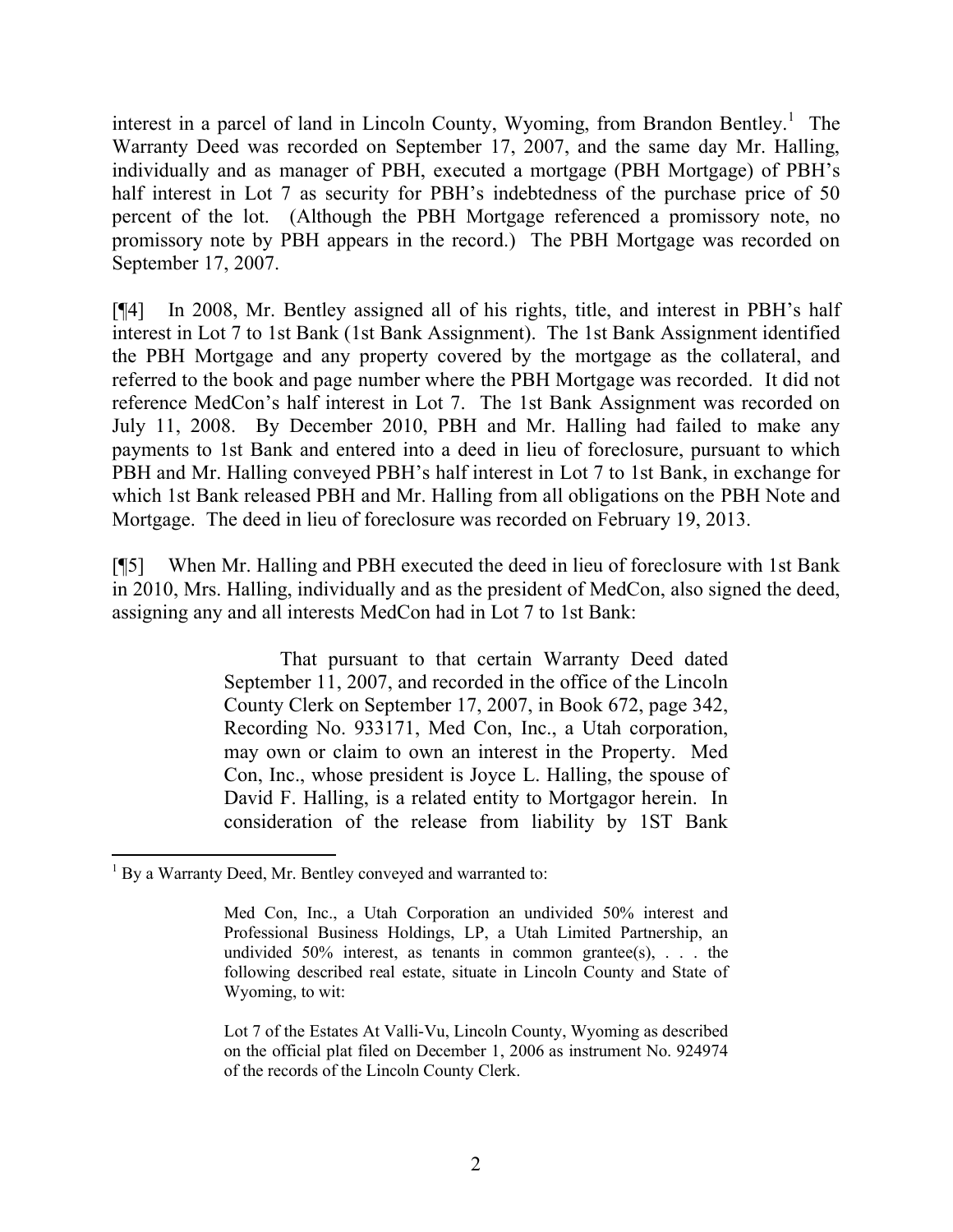herein, Med Con., Inc., will join in this agreement and convey to 1ST Bank any and all interest it may have in the Property. Therefore, for purposes of this agreement, the conveyance of the Property to 1ST Bank and the release from liability of David F. Halling, individually, Professional Business Holdings, LP, Joyce L. Halling, individually, and Med Con, Inc., by 1ST Bank, the terms Mortgagor and Grantor as used herein shall be deemed to also include Joyce L. Halling, individually, and Med Con, Inc.

[¶6] Mr. Halling testified during his deposition that at the time he and Mrs. Halling signed the deed it "was my understanding and my understanding from the bank that [1st Bank] would release us from any and all liabilities relative to the total property." 1st Bank, however, had no interest in MedCon's undivided half interest to release.

[¶7] When it purchased its half interest in Lot 7, MedCon executed a promissory note (MedCon Note), promising to pay Mr. Bentley the \$124,520.00 purchase price. The MedCon Note provided that full payment of the loan would be due on August 17, 2009, would "accrue  $\alpha$  6% monthly," and that no payments were required during the term of the loan. Mrs. Halling, individually and as president of MedCon, also executed a mortgage (MedCon Mortgage) of MedCon's half interest in Lot 7 as security for the MedCon Note. The MedCon Mortgage was recorded on September 17, 2007.

[¶8] In October 2008, Mr. Bentley assigned all of his rights, title, and interest in the MedCon Note (Yovanovich Assignment) to David A. Yovanovich and Ornella Dalla Bona (collectively "Yovanovich"). Two years later, Mr. Bentley executed an Assignment of Mortgage, assigning Yovanovich all of his rights, title, and interest in the MedCon Mortgage. No payments were made on the MedCon Note.

[¶9] In 2014, Yovanovich, as holder of the MedCon Note and MedCon Mortgage, attempted to collect on the indebtedness, and when the attempts were unsuccessful, sued for breach of contract seeking judgment on the MedCon Note. Yovanovich moved for summary judgment, and MedCon opposed the motion, arguing genuine issues of material fact existed as to: (1) whether the Yovanovich Assignment created a lawfully enforceable contract between Yovanovich and MedCon; (2) whether the Yovanovich Assignment was null and void because Mr. Bentley had previously assigned all of his rights in MedCon's half interest in Lot 7 to 1st Bank via the 1st Bank Assignment; (3) whether the deed in lieu of foreclosure released MedCon from any liability related to its half interest in Lot 7; and (4) whether Yovanovich was entitled to damages.

[¶10] The district court found that: (1) the Yovanovich Assignment created a legally enforceable contract between Yovanovich and MedCon; (2) the 1st Bank Assignment only included Mr. Bentley's rights and interests in PBH's half interest in Lot 7; (3)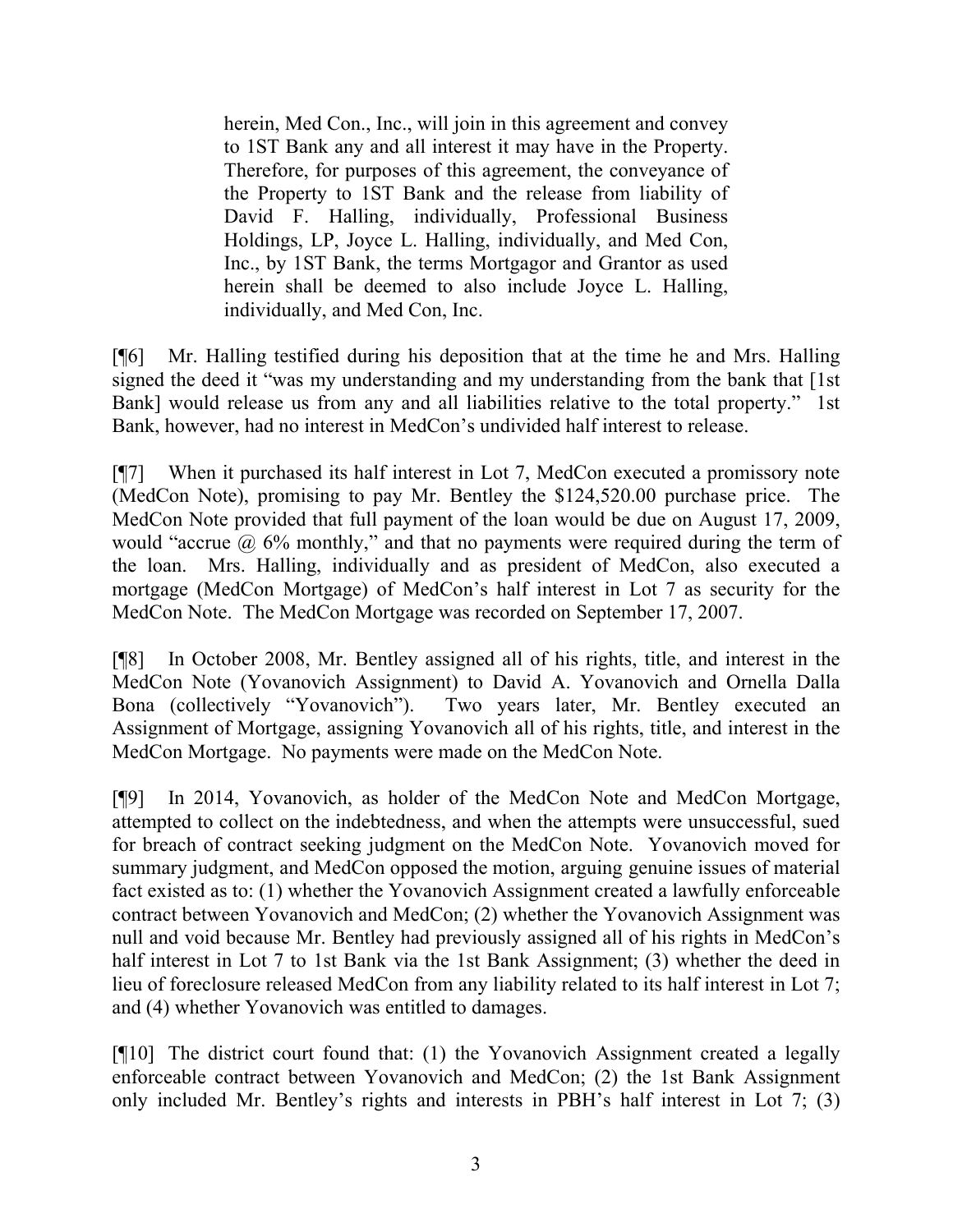although the Hallings believed the deed in lieu of foreclosure released MedCon from its payment obligations related to Lot 7, it only released PBH and Mr. Halling; and (4) MedCon breached the contract by failing to make any payments on the MedCon Note and therefore Yovanovich was entitled to damages. Based on these findings, the district court granted Yovanovich's motion and awarded damages in the amount of \$140,353.00, which represented the original loan amount, plus interest at an annual rate of 6 percent, accruing monthly for the two-year period of the MedCon Note.

[¶11] After the district court granted summary judgment, MedCon moved to amend its answer pursuant to Rule 15 of the Wyoming Rules of Civil Procedure. MedCon contended that because the district court found that MedCon did not release its undivided half interest to 1st Bank when Mrs. Halling and MedCon signed the deed in lieu of foreclosure, it had a right to assert a counterclaim against Yovanovich, claiming a competing interest in Lot 7. The district court denied MedCon's motion to amend. MedCon timely appealed the grant of summary judgment and denial of its motion to amend and Yovanovich cross-appealed the district court's calculation of damages.

## *STANDARD OF REVIEW*

[¶12] We review a grant of summary judgment deciding a question of law de novo. *Sky Harbor Air Serv., Inc. v. Cheyenne Reg'l Airport Bd.*, 2016 WY 17, ¶ 40, 368 P.3d 264, 272 (Wyo. 2016). In doing so, "We review a summary judgment in the same light as the district court, using the same materials and following the same standards." *Thornock v. PacifiCorp*, 2016 WY 93, ¶ 10, 379 P.3d 175, 179 (Wyo. 2016) (quoting *Rogers v. Wright*, 2016 WY 10, 17, 366 P.3d 1264, 1269 (Wyo. 2016)). "No deference is accorded to the district court on issues of law, and we may affirm the summary judgment on any legal grounds appearing in the record." *Cont'l Western Ins. Co. v. Black*, 2015 WY 145, ¶ 13, 361 P.3d 841, 845 (Wyo. 2015). "The summary judgment can be sustained only when no genuine issues of material fact are present and the moving party is entitled to judgment as a matter of law." *Id.* To the extent the issues require us to use a different standard of review, we explain that in our discussion.

## *DISCUSSION*

## *I. Did the district court err as a matter of law when it held that Yovanovich had an enforceable contract right against MedCon?*

[¶13] The district court ruled that there was an enforceable contract between Yovanovich and MedCon, and that MedCon breached the agreement by failing to pay Yovanovich the amount due under the MedCon Note. "The elements for a breach of contract claim consist of a lawfully enforceable contract, an unjustified failure to timely perform all or any part of what is promised therein, and entitlement of injured party to damages." *Schlinger v. McGhee*, 2012 WY 7, ¶ 12, 268 P.3d 264, 268 (Wyo. 2012), *as amended on reh'g* (Feb. 7, 2012) (quoting *Reynolds v. Tice*, 595 P.2d 1318, 1323 (Wyo. 1979)).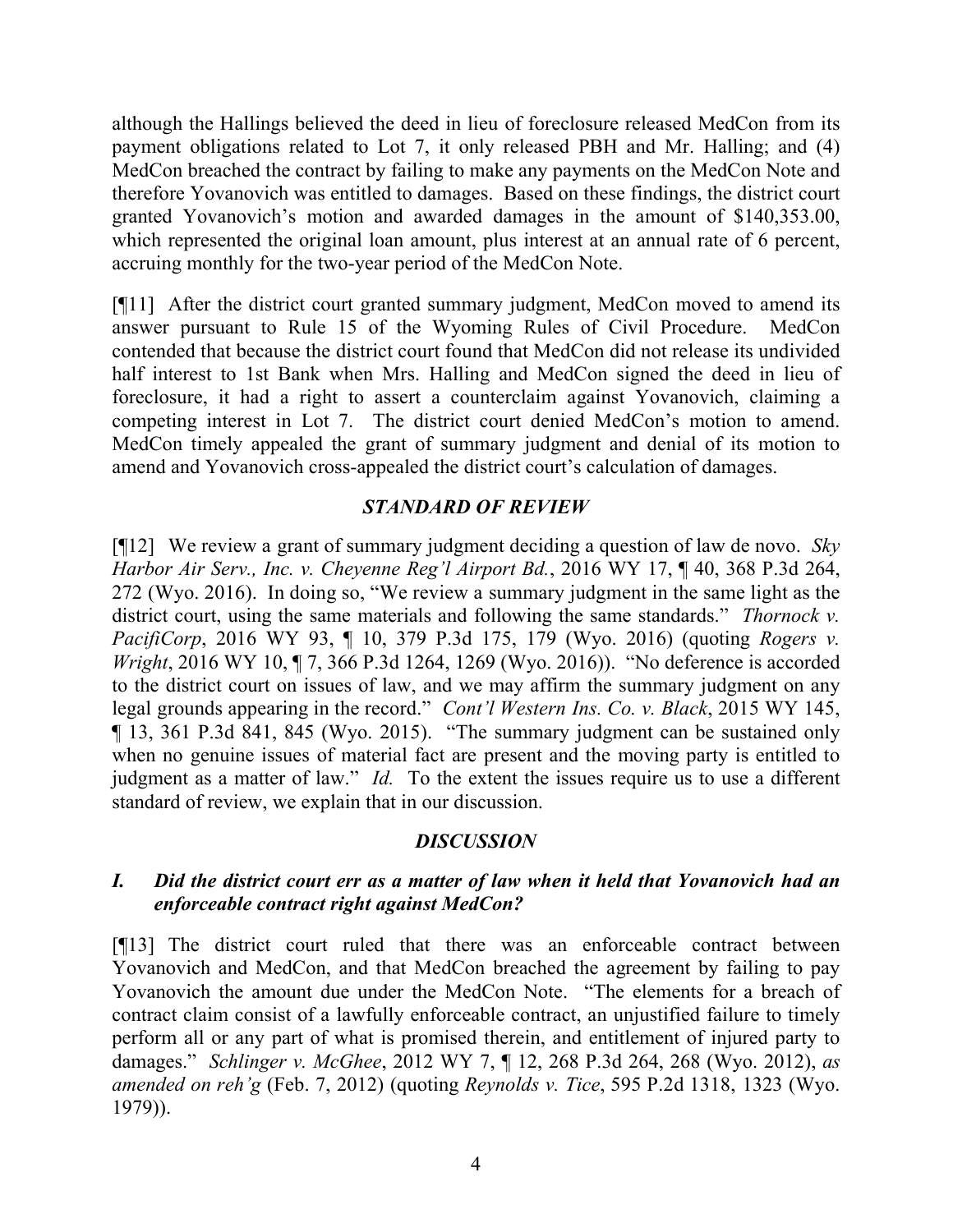[¶14] MedCon first contends that no lawfully enforceable contract exists because Mr. Bentley previously had assigned any rights he had under the MedCon Note and MedCon Mortgage to 1st Bank via the 1st Bank Assignment, making the Yovanovich Assignment a nullity. The district court found that the Yovanovich Assignment was enforceable because Mr. Bentley transferred only his interest in PBH's undivided half interest in the 1st Bank Assignment, and did not include MedCon's half interest.

[¶15] Mr. Bentley's 2007 transaction with the Hallings, PBH, and MedCon created two separate and distinct interests in Lot 7, making PBH and MedCon tenants in common.

> A tenancy in common is generally defined as the holding of property by several persons by several and distinct titles, with unity of possession only. Stated another way, a tenancy in common is a form of ownership in which each cotenant owns a separate fractional share of undivided property. Each cotenant's title is held independently of the other cotenants.

86 C.J.S. *Tenancy in Common* § 1 (February 2017 update); *see also Sharples Corp. v. Sinclair Wyo. Oil Co.*, 62 Wyo. 341, 358, 167 P.2d 29, 34 (1946) ("Their estates are legal and several; the only union between them being that of possession."). "Tenants in common may each unilaterally alienate their shares through sale or gift or place encumbrances upon these shares." *United States v. Craft*, 535 U.S. 274, 280, 122 S.Ct. 1414, 1421, 152 L.Ed. 2d 437 (2002).

[¶16] MedCon encumbered its interest separate from PBH's encumbrance of its interest, and the plain language of the 1st Bank Assignment supports the finding that Mr. Bentley assigned only his interest in PBH's undivided half interest to 1st Bank. The 1st Bank Assignment identified the PBH Mortgage and any property covered by the mortgage as the collateral, and referred to the book and page number where the PBH Mortgage was recorded. David Halling, individually and as manager of PBH, consented to the 1st Bank Assignment as evidenced by his signature. There is no reference to Joyce Halling, MedCon, or Mr. Bentley's rights in MedCon's half interest in Lot 7 in the 1st Bank Assignment. Mr. Bentley retained his interests in MedCon's half interest in Lot 7, and properly assigned it to Yovanovich. We affirm the district court's entry of summary judgment, finding that a lawfully enforceable contract existed between Yovanovich and MedCon.

[¶17] MedCon next argues that because the 1st Bank Assignment was recorded prior to the Yovanovich Assignment, Yovanovich had notice that Mr. Bentley previously had assigned all of his interests in Lot 7, and the 1st Bank Assignment takes precedence over the Yovanovich Assignment. MedCon relies on Wyo. Stat. Ann. § 34-1-121(a), which states in part: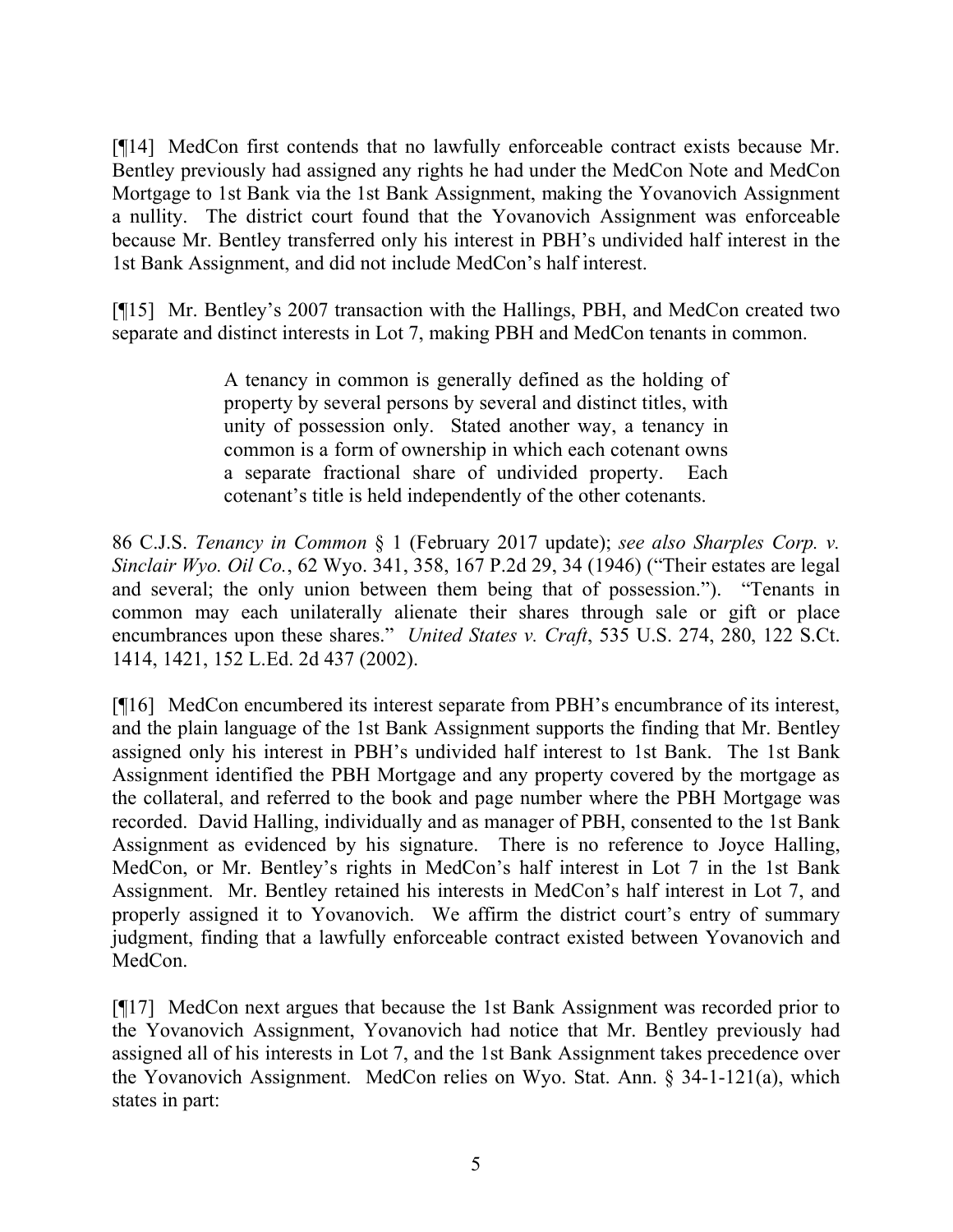(a) Each and every deed, mortgage, instrument or conveyance touching any interest in lands, made and recorded, according to the provisions of this chapter, shall be notice to and take precedence of any subsequent purchaser or purchasers from the time of the delivery of any instrument at the office of the county clerk, for record.

Wyo. Stat. Ann. § 34-1-121(a) (LexisNexis 2015). "[T]he primary purpose of our recording statute is to secure certainty of title," *Countrywide Home Loans, Inc. v. First Nat'l Bank of Steamboat Springs, N.A.*, 2006 WY 132, ¶ 22, 144 P.3d 1224, 1231 (Wyo. 2006), "by publicity of other conveyances, and a grantee should seasonably record the instrument conveying property to him in order to effectuate this purpose." *Condos v. Trapp*, 717 P.2d 827, 832 (Wyo. 1986), *on reh'g*, 739 P.2d 749 (Wyo. 1987). As we discussed, Mr. Bentley's 2007 transaction with the Hallings, PBH, and MedCon created two separate and distinct interests in Lot 7. *See supra* ¶¶ 15-16. The recording statute does not transform two separate interests in property into one, nor would it have any effect on the two separate promissory notes. We affirm the district court's entry of summary judgment, finding that there is no issue over whether the 1st Bank Assignment took precedence over the Yovanovich Assignment.

### *II. Did the district court err as a matter of law when it found that the Yovanovich Assignment was not ambiguous?*

[¶18] MedCon argues that the Yovanovich Assignment is ambiguous and therefore did not assign the MedCon Note to Yovanovich. The Yovanovich Assignment states in relevant part:

> . . . all rights, title and interest in and to that certain Promissory Note dated Aug 17, 2007, in the original principal amount of \$124,520.00, executed by DAVID F. HALLING, JOYCE L. HALLING and MED CON, INC., as Makers, which is payable to the order of Assignor.

MedCon contends that "[T]he plain language of [this] Assignment specifically transfers to [Yovanovich] an interest in a note signed by David F. Halling . . . ." The MedCon Note is not executed by David F. Halling. Yovanovich argues that the inclusion of David Halling's name was a simple error and did not create an ambiguity, and even if it did create an ambiguity, the intent of the parties was discernible by the extrinsic evidence in the record.

[¶19] "Assignments are contracts and are interpreted in accordance with the rules of contract interpretation." *Comet Energy Servs., LLC v. Powder River Oil & Gas Ventures*,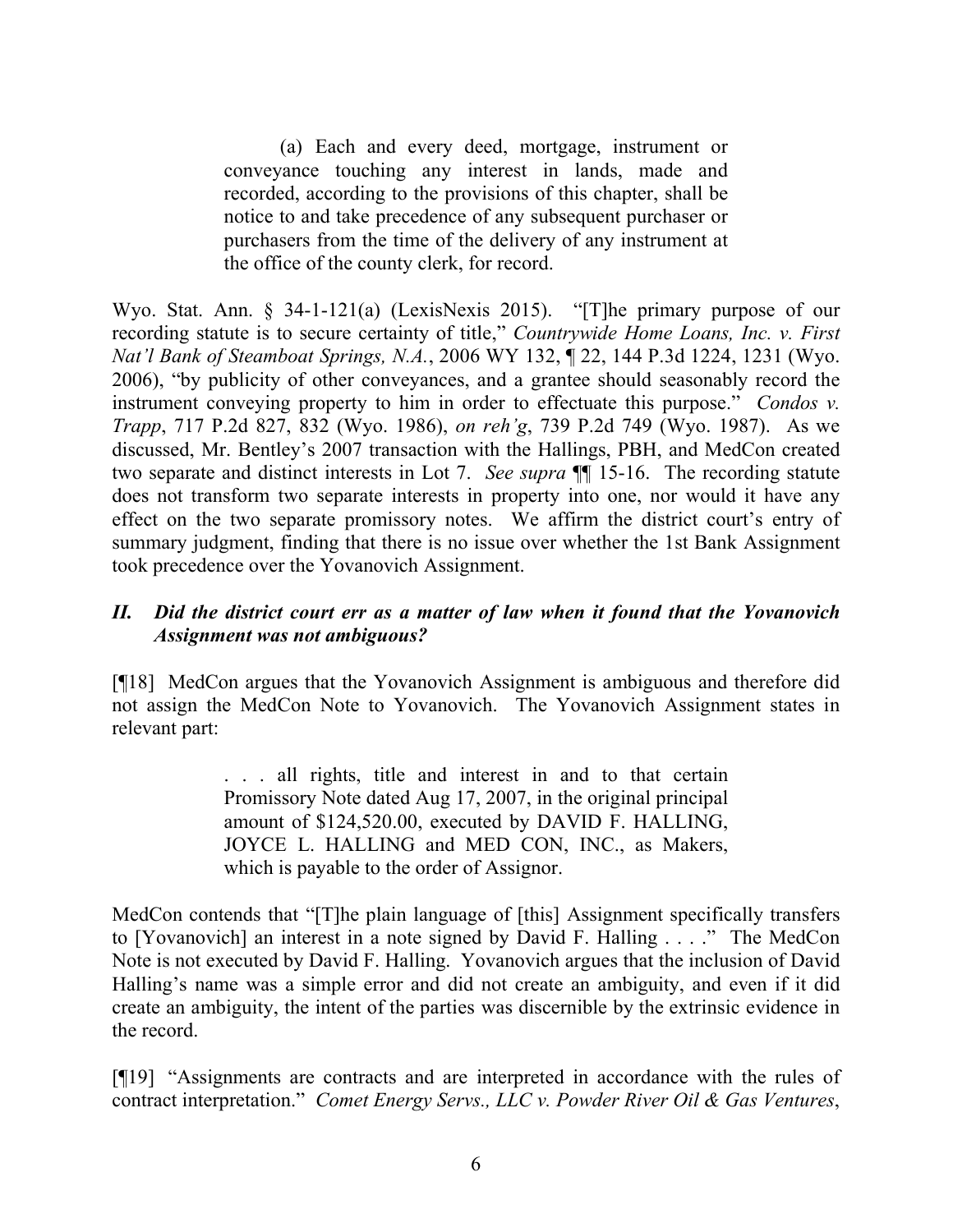*LLC*, 2010 WY 82, ¶ 13, 239 P.3d 382, 386 (Wyo. 2010) (citing *Boley v. Greenough*, 2001 WY 47, ¶ 11, 22 P.3d 854, 858 (Wyo. 2001)). "Whether a term in a contract is ambiguous is a matter of contract interpretation." *Winter v. Pleasant*, 2010 WY 4, ¶ 9, 222 P.3d 828, 833 (Wyo. 2010).

> Our primary focus in construing or interpreting a contract is to determine the parties' intent, and our initial inquiry centers on whether the language of the contract is clear and unambiguous. If the language of the contract is clear and unambiguous, then we secure the parties' intent from the words of the agreement as they are expressed within the four corners of the contract. Common sense and good faith are leading precepts of contract construction, and the interpretation and construction of contracts is a matter of law for the courts.

*Id.* at ¶ 9, 222 P.3d at 834 (quoting *Cent. Wyo. Med. Lab., LLC v. Med. Testing Lab, Inc.*, 2002 WY 47, ¶ 16, 43 P.3d 121, 127 (Wyo. 2002) (internal citations omitted)). "Even if there [is] an ambiguous term or portion of the contract, extrinsic evidence is not considered if the meaning of the ambiguous term or portion of the contract can be ascertained from other language of the contract, i.e., from the contract as a whole." *Amoco Prod. Co. v. Stauffer Chem. Co. of Wyo.*, 612 P.2d 463, 466 (Wyo. 1980).

[¶20] The Yovanovich Assignment references the MedCon Note, and the district court appropriately determined the parties' intent from both documents. *Prudential Preferred Properties v. J & J Ventures, Inc.*, 859 P.2d 1267, 1271 (Wyo. 1993) ("[E]ach document before the court represents an integrated contract requiring the court to construe the parties' intent from the terms of that particular agreement."); s*ee also Hensley v. Williams*, 726 P.2d 90, 94 (Wyo. 1986) ("A written agreement may consist of more than one document, and reference in a contract to extraneous writings renders them part of the agreement."). We agree with the district court that, reading the integrated contract as a whole, the parties' intent is clear: Mr. Bentley assigned the MedCon Note to Yovanovich, the MedCon Note is dated August 17, 2007, for the sum of \$124,520.00, and is executed by Mrs. Halling, individually and as President of MedCon. No other promissory note is part of the record. The inclusion of Mr. Halling's name in the Yovanovich Assignment did not create an obscure or double meaning to make the assignment ambiguous. *Whitney Holding Corp. v. Terry*, 2012 WY 21, ¶ 41, 270 P.3d 662, 674 (Wyo. 2012) ("A contract is ambiguous if indefiniteness of expression or double meaning obscures the parties' intent." (citation omitted)). A review of extrinsic evidence is not necessary because there is no ambiguity. *Amoco Prod.*, 612 P.2d at 466.

[¶21] MedCon also claims that the district court erred by placing the burden on MedCon to produce evidence of a note signed by Mr. Halling when it held that "[MedCon] did not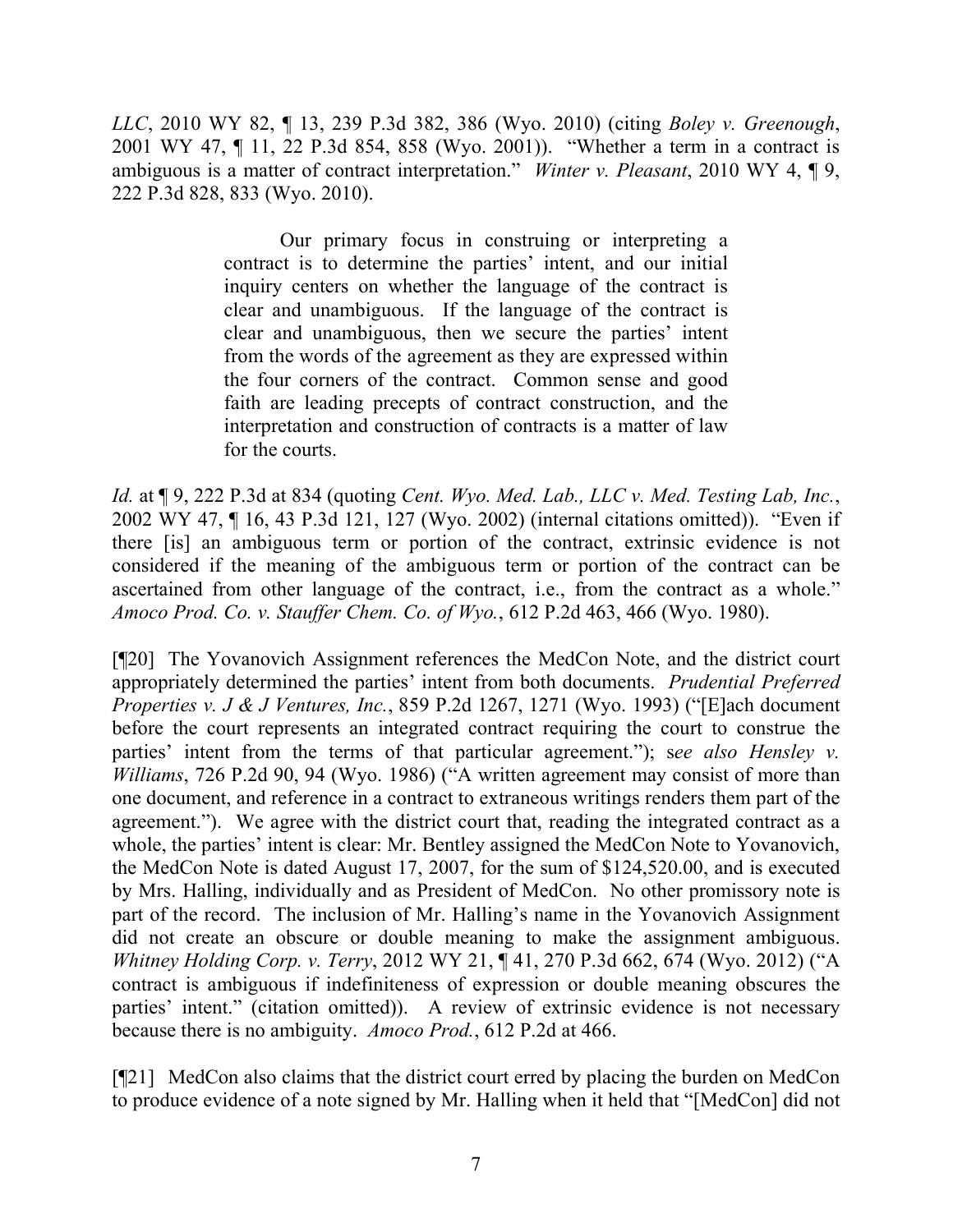include, in any of their materials submitted in opposition to the motion for summary judgment, any note signed by Mr. Halling." MedCon fails to provide any citations to relevant rules or case law supporting its position, and in fact Wyoming law is contrary to MedCon's position:

> The party requesting a summary judgment bears the initial burden of establishing a prima facie case for summary judgment. If he carries his burden, "the party who is opposing the motion for summary judgment must present specific facts to demonstrate that a genuine issue of material fact exists." [*Christensen v. Carbon County*, 2004 WY 135, ¶ 8, 100 P.3d 411, 413 (Wyo. 2004) (quoting *Metz Beverage Co. v. Wyoming Beverages, Inc.*, 2002 WY 21, ¶ 9, 39 P.3d 1051, 1055 (Wyo. 2002)).] We have explained the duties of the party opposing a motion for summary judgment as follows:

> > "After a movant has adequately supported the motion for summary judgment, the opposing party must come forward with competent evidence admissible at trial showing there are genuine issues of material fact. The opposing party must affirmatively set forth material, specific facts in opposition to a motion for summary judgment, and cannot rely only upon allegations and pleadings . . . , and conclusory statements or mere opinions are insufficient to satisfy the opposing party's burden."

*Rice v. Collins Commc'n, Inc.*, 2010 WY 109, ¶ 8, 236 P.3d 1009, 1013 (Wyo. 2010) (citations omitted). Once Yovanovich carried the initial burden of establishing a prima facie case for summary judgment, MedCon had an affirmative duty to produce specific evidence in opposition to the motion, and MedCon failed to meet its burden. There are no disputed issues of material fact that the Yovanovich Assignment is unambiguous, and we affirm the district court's findings.

## *III. Did the district court abuse its discretion when it denied MedCon's motion for leave to amend its answer?*

[¶22] After the district court issued summary judgment in favor of Yovanovich, MedCon moved to amend its answer pursuant to W.R.C.P.  $15(a)$ <sup>2</sup> A district court is

<sup>2</sup> A party may amend the party's pleading once as a matter of course at any time before a responsive pleading is served, or if the pleading is one to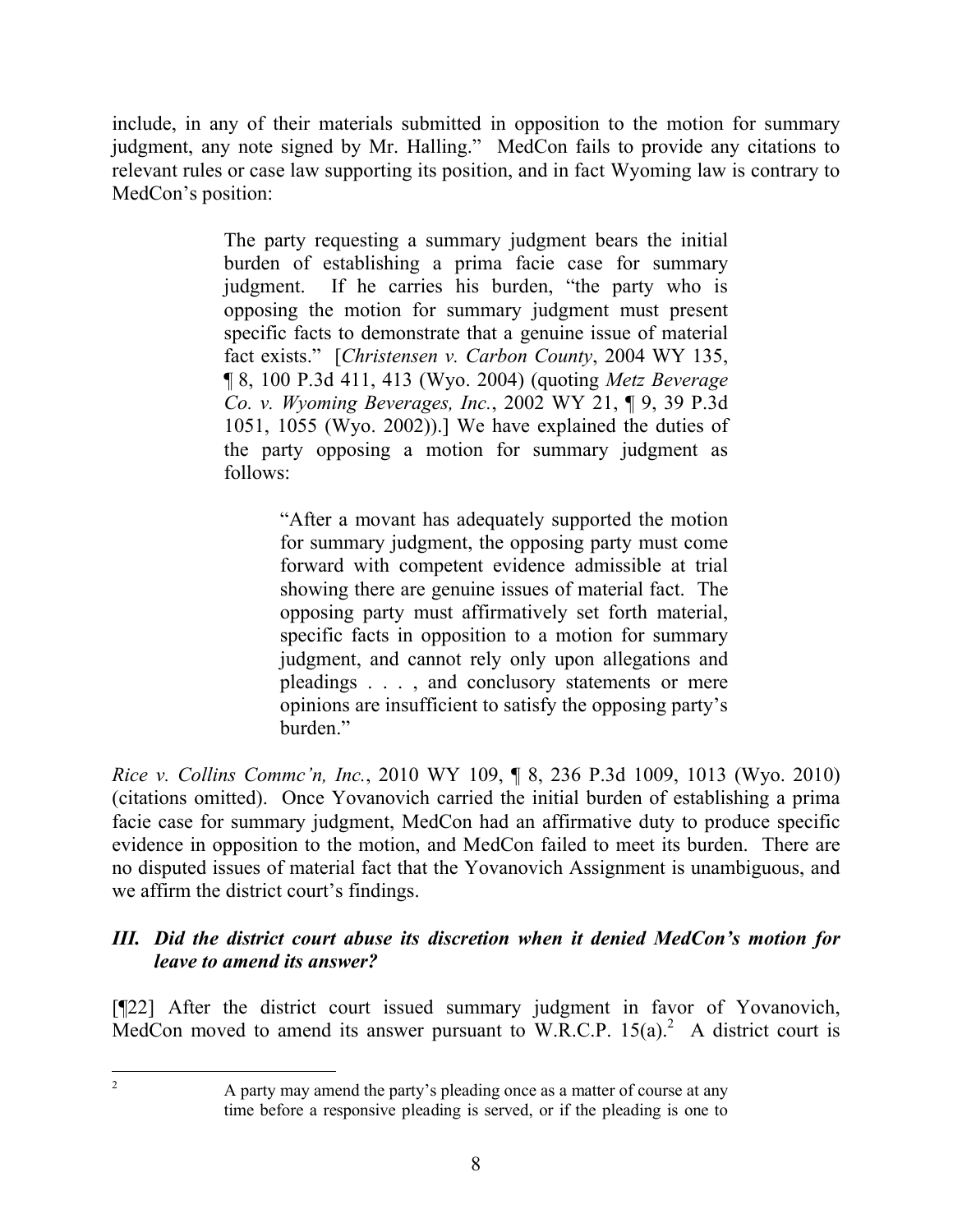vested with broad discretion to determine whether to allow amendment to pleadings. *Voss v. Goodman*, 2009 WY 40, ¶ 14, 203 P.3d 415, 420 (Wyo. 2009). That decision is "reviewed for an abuse of discretion, and it will be reversed only for an abuse of discretion shown by clear evidence." *Guy v. Lampert*, 2015 WY 148, ¶ 14, 362 P.3d 331, 335 (Wyo. 2015). "Our touchstone inquiry in determining whether a court abused its discretion is whether the trial court could have reasonably concluded as it did." *Gould v. Ochsner*, 2015 WY 101, ¶ 39, 354 P.3d 965, 977 (Wyo. 2015) (quoting *Lavitt v. Stephens*, 2015 WY 57, ¶ 13, 347 P.3d 514, 518 (Wyo. 2015)). The appropriate test to be applied by the district court when determining whether to grant a motion to amend is:

> In the absence of any apparent or declared reason—such as undue delay, bad faith or dilatory motive on the part of the movant, repeated failure to cure deficiencies by amendments previously allowed, undue prejudice to the opposing party by virtue of allowance of the amendment, futility of amendment, etc.—the leave sought should, as the rules require, be 'freely given.'

*Voss*, 2009 WY 40, ¶ 14, 203 P.3d at 420-21 (citations omitted). Any one of the abovestated factors gives a district court reason to deny a motion to amend. *Retz v. Siebrandt*, 2008 WY 44, ¶¶ 7-8, 181 P.3d 84, 88-89 (Wyo. 2008); *see also Frank v. U.S. West, Inc.*, 3 F.3d 1357, 1365 (10th Cir. 1993) ("It is well settled in this circuit that untimeliness alone is a sufficient reason to deny leave to amend.").

[¶23] Our review is hindered by the absence of any district court order in the record denying MedCon's motion. *Forbes v. Forbes*, 2015 WY 13, ¶ 37, 341 P.3d 1041, 1053 (Wyo. 2015) ("[O]ur job becomes complicated when we are presented with a judgment which fails to articulate clearly the reasoning behind it." (citation omitted)). However, "[W]e must affirm on appeal if there exists any legally valid ground which appears in the record supporting the judgment." *Id.*

[¶24] MedCon sought leave to amend its answer to assert a counterclaim against Yovanovich, claiming a competing interest in Lot 7. MedCon argued that because the district court ruled on summary judgment that MedCon had not released its interest in Lot 7 via the deed in lieu of foreclosure, it was entitled to assert a competing claim in the

W.R.C.P. 15(a).

which no responsive pleading is permitted and the action has not been placed upon the trial calendar, the party may so amend it at any time within 20 days after it is served. Otherwise a party may amend the party's pleading only by leave of court or by written consent of the adverse party; and leave shall be freely given when justice so requires.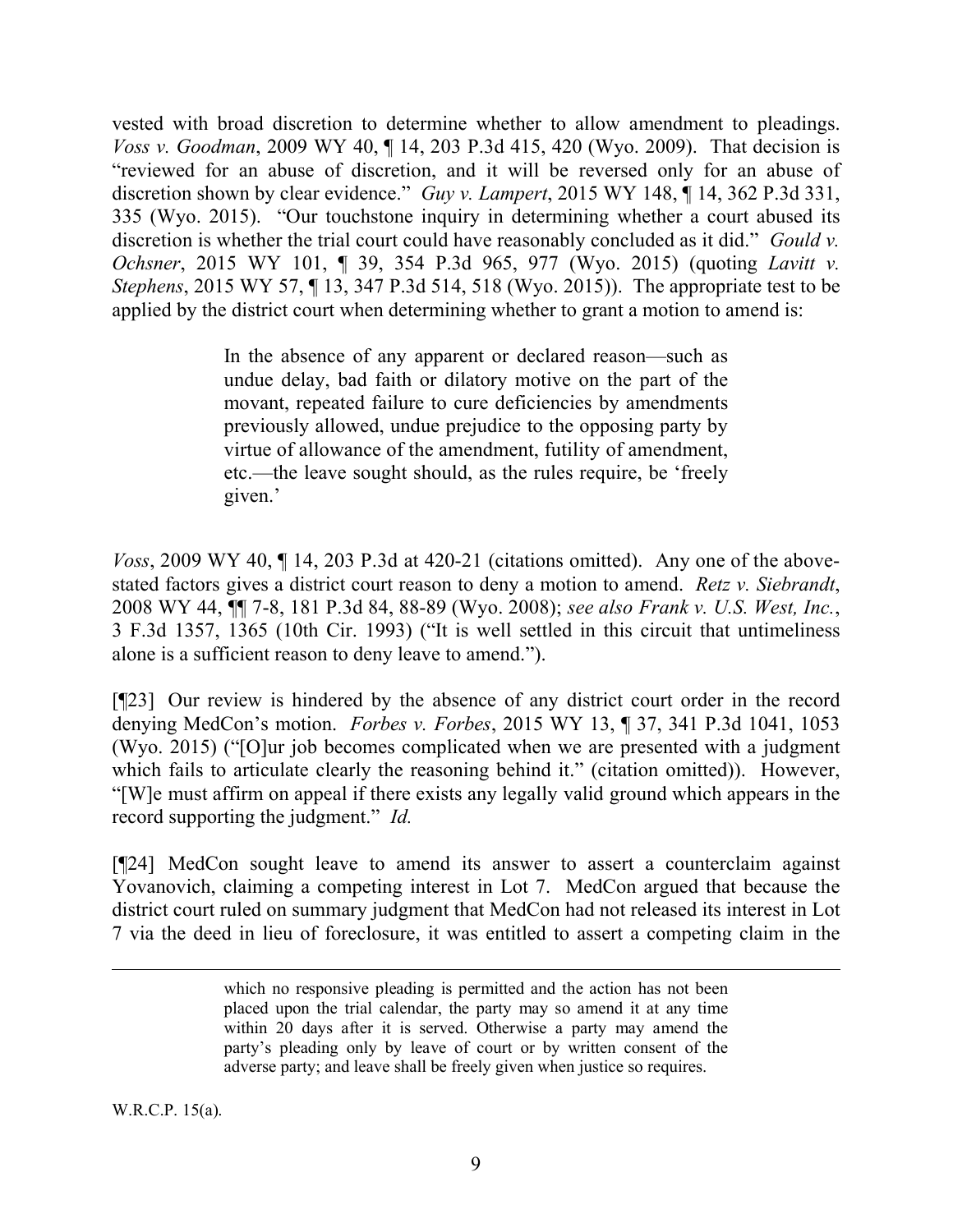property against Yovanovich. Yovanovich objected, arguing that there was no good cause for the motion, the motion was the product of undue delay, granting the motion would have been highly prejudicial to Yovanovich, and the claim was futile.

[¶25] MedCon filed its initial answer on June 18, 2015, and did not move to amend it until May 2, 2016, after the district court ordered summary judgment in favor of Yovanovich. In *Ekberg v. Sharp*, Ekberg sought to amend his complaint after the district court issued its partial summary judgment ruling in favor of Sharp. 2003 WY 123, ¶¶ 11- 15, 76 P.3d 1250, 1254-55 (Wyo. 2003). Ekberg claimed that he "could not have envisioned requesting damages for loss of business income and loss of use of enjoyment of the property until the district court issued its order granting partial summary judgment . . . ." *Id.* at ¶ 14, 76 P.3d at 1254-55. The district court denied Ekberg's request, and this Court upheld the denial, holding that Ekberg "should have contemplated the damages which reasonably flow from his asserted breach of contract claim." *Id.* at ¶ 14, 76 P.3d at 1255.The same is true for MedCon. In its own response to Yovanovich's demand letter prior to this lawsuit, MedCon restated Yovanovich's position, "Y&B . . . now seek to recover on Note I and Mortgage I on the theory that they have never been assigned or foreclosed," and there was "no evidence that the \$124,520.00 mortgage on the property was taken by the bank pursuant to this property transfer." MedCon should have contemplated that the district court could find in favor of Yovanovich on its theory and tailored its response accordingly. MedCon failed to provide good cause why it did not include its proposed counterclaim with its first answer, or why it did not move to amend prior to the district court entering summary judgment. MedCon waited until after a final order was entered to file its motion to amend, causing undue delay under these circumstances.

[¶26] In addition to the timeliness issues, MedCon's proposed counterclaim fails to add 1st Bank as a party to the action, rendering its attempt to amend futile. "A proposed amendment is futile if the complaint, as amended, would be subject to dismissal for any reason, including that the amendment would not survive a motion for summary judgment." *Watson v. Beckel*, 242 F.3d 1237, 1239-40 (10th Cir. 2001); *see also Bennie v. Munn*, No. 4:11CV3089, 2012 WL 1574453, at \*2 (D. Neb. May 3, 2012) ("Leave to amend should be denied as futile 'where the proposed amendment would not cure the defect the party sought to correct.'" (internal citation omitted)). MedCon's proposed counterclaim centers around the deed in lieu of foreclosure executed between 1st Bank, David Halling, and Joyce Halling, making the joinder of 1st Bank necessary, and without it, the claim is futile. The district court did not abuse its discretion when it denied MedCon leave to amend and we affirm the decision.

## *IV. Was the district court's damage calculation clearly erroneous?*

[¶27] In its cross-appeal, Yovanovich argues that the district court incorrectly calculated the damages by calculating the interest to accrue annually instead of monthly, which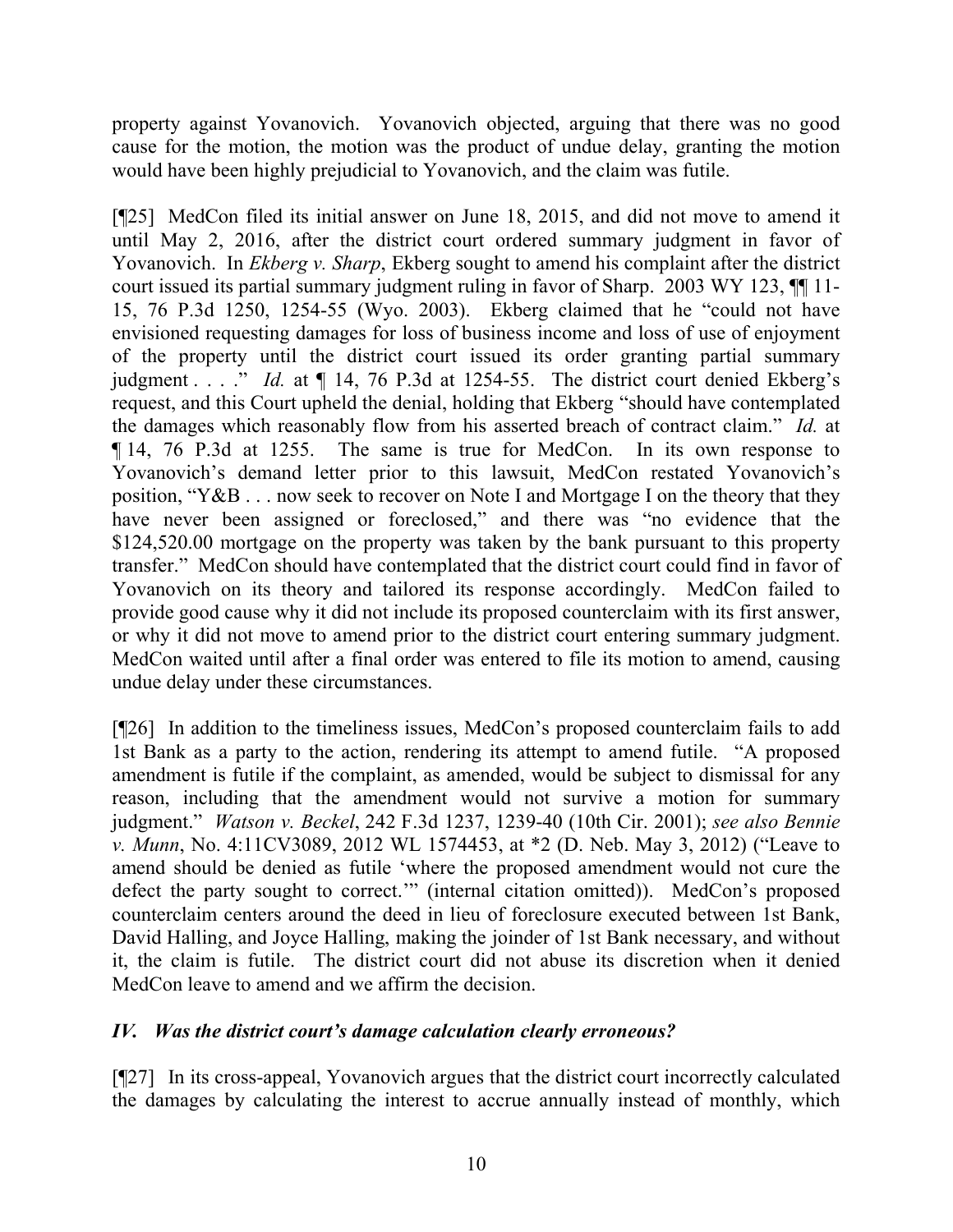"essentially erased \$163,475 of contractually agreed interest on the promissory note." The relevant terms of the MedCon Note are:

> 1. This loan shall become due and payable twenty four (24) months from the date of this Note, which is August 17, 2009. Note shall accrue  $\omega$  6% monthly.

Yovanovich contends:

[b]y its plain reading, this language can only be read one way: the principal amount of the loan is \$124,520.00, and each month,  $6\%$  of this total—or \$7,471.20—is added to the principal amount for a period of 24 months. As such, at the end of 24 months, the total amount due should have been \$303,828.80.

[¶28] "The issue of whether the district court employed the proper methodology or legal standard to calculate the damages award is an issue of law, which we review *de novo*." *Knight v. TCB Constr. & Design, LLC*, 2011 WY 27, ¶ 16, 248 P.3d 178, 183 (Wyo. 2011) (citing *Cross v. Berg Lumber Co.*, 7 P.3d 922, 931 (Wyo. 2000)). "However, assuming that the district court applied the appropriate methodology to calculate damages, the district court's damages calculation is a question of fact, which we review" under a clearly erroneous standard. *Id.* (citing *Velasquez v. Chamberlain*, 2009 WY 80, ¶ 27, 209 P.3d 888, 895 (Wyo. 2009)). A finding is "clearly erroneous even though there is evidence to support it, if after a review of the entire record, the court is left with the definite and firm conviction that a mistake has been committed." *Keever v. Payless Auto Sales, Inc.*, 2003 WY 147, ¶ 7, 79 P.3d 496, 498 (Wyo. 2003) (internal quotation marks and citation omitted). The district court interpreted "Note shall accrue  $\omega$  6% monthly" to mean 6 percent annual interest compounded monthly, and found that "[r]easonable minds cannot disagree that [MedCon] owe[s] a total balance of principal and interest of \$140,353.00 under the note."

[¶29] Yovanovich claims that the terms of the MedCon Note are clear and unambiguous and the district court's interpretation is contrary to the plain, unambiguous terms of the contract. Yovanovich argues that the use of the word "monthly" is in reference to the interest rate, and that "the note―not the interest rate―accrues monthly." This argument confuses the terms "accrual" with "interest rate." "Accrue" means "[t]o accumulate periodically; to increase over a period of time <the savings-account interest accrues monthly>." Black's Law Dictionary 25 (10th ed. 2014). It is not the note itself that accrues; it is the interest that accrues. "Accrued interest" is "[i]nterest that is earned but not yet paid." Black's Law Dictionary 935 (10th ed. 2014). In contrast, "interest rate" is "[t]he percentage of an amount of money which is paid for its use for a specified time," and is "[c]ommonly expressed as an annual percentage rate (APR)." Black's Law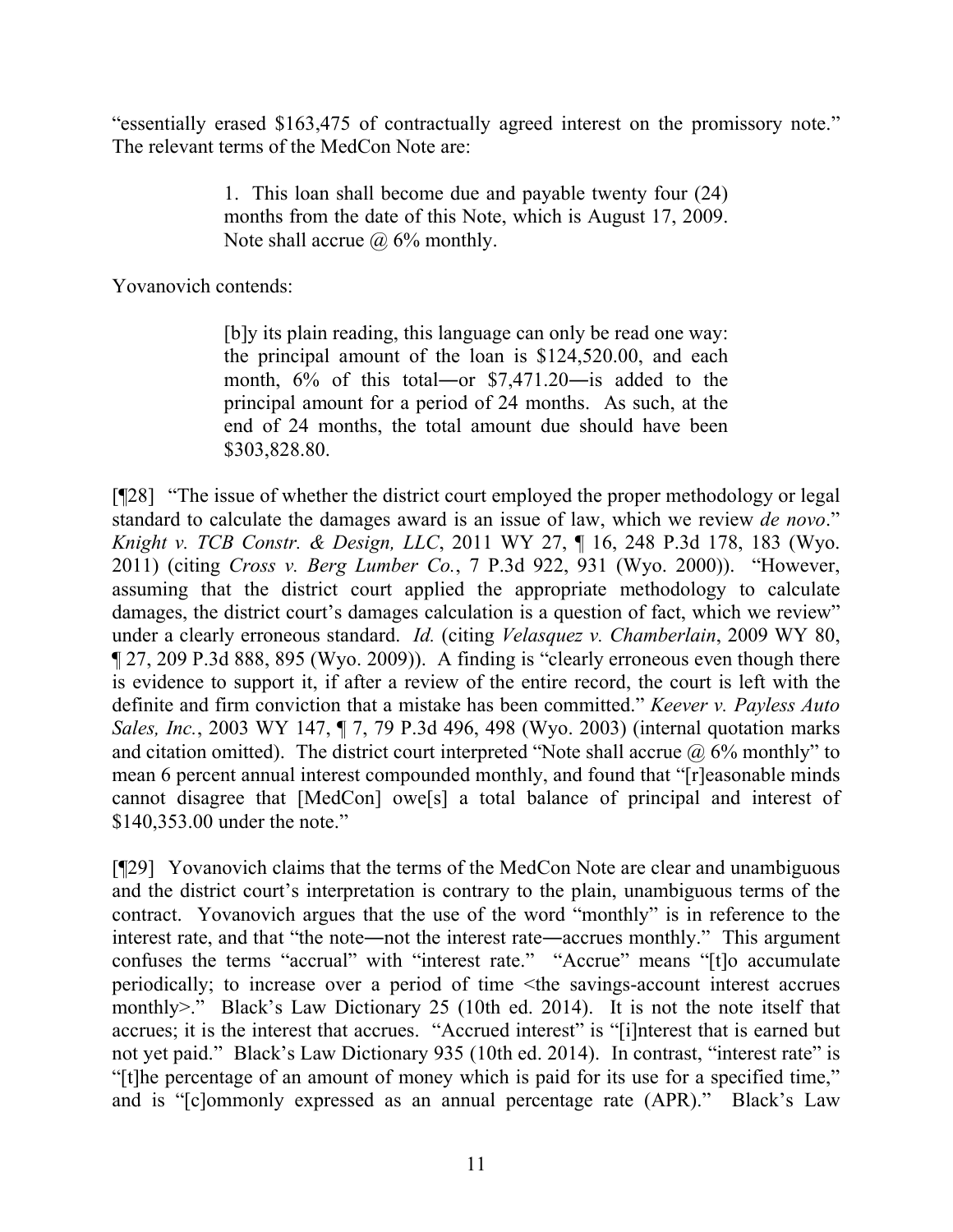Dictionary 813 (6th ed. 1990). As the district court correctly found, "Note shall accrue @ 6% monthly" meant the 6 percent annual interest rate accrued monthly, it did not convert an annual percentage rate to a monthly one. The district court's interest calculation is not clearly erroneous.

## *V. Did the district court abuse its discretion when it failed to award prejudgment interest?*

[¶30] Yovanovich argues on cross-appeal that the district court erred when it failed to award prejudgment interest. The district court awarded Yovanovich \$140,353.00, which is the \$124,520.00 loan, plus the 6 percent annual interest rate, accruing monthly, for the two-year period of the MedCon Note. That was the full amount due at the time the MedCon Note expired on August 17, 2009. The district court awarded no interest for the period from August 17, 2009 to April 4, 2016, the date it entered the judgment. "[T]he question of whether a judge *is entitled to* award prejudgment interest in a particular case is a question of law that we review *de novo*, while the question of whether prejudgment interest *should be* awarded is reviewed for an abuse of discretion." *KM Upstream, LLC v. Elkhorn Constr., Inc.*, 2012 WY 79, ¶ 44, 278 P.3d 711, 727 (Wyo. 2012) (emphasis in original). "Prejudgment interest is allowed on the theory that an injured party should be fully compensated for his or her loss." *Stewart Title Guar. Co. v. Tilden*, 2008 WY 46, ¶ 28, 181 P.3d 94, 103 (Wyo. 2008) (citation omitted). We have said that "parties are entitled to the use of money owed them, that 'the use of money has real economic value,' and that '[p]rejudgment interest should [be] awarded as an attempt to compensate for that loss.'" *Id*. (quoting *Goodwin v. Upper Crust of Wyo., Inc.*, 624 P.2d 1192, 1198 (Wyo. 1981)).

[¶31] "Prejudgment interest is available if a two-part test is met: (1) the claim must be liquidated, as opposed to unliquidated, meaning it is readily computable via simple mathematics; and (2) the debtor must receive notice of the amount due before interest begins to accumulate." *KM Upstream, LLC*, 2012 WY 79, ¶ 45, 278 P.3d at 727; *see also Tilden*, 2008 WY 46, ¶ 28, 181 P.3d at 103-04 (Prejudgment interest "is appropriate when the underlying recovery is compensatory in nature and when the amount at issue is easily ascertainable and one upon which interest can be easily computed." (citation omitted)); *O's Gold Seed Co. v. United Agri-Products Fin. Servs., Inc.*, 761 P.2d 673, 677 (Wyo. 1988) ("Prejudgment interest is recoverable in Wyoming on liquidated claims but not on unliquidated claims, with a liquidated claim being defined as one that is readily computable by basic mathematical calculation.").

[¶32] In *Pennant Serv. Co. v. True Oil Co., LLC*, 2011 WY 40, ¶ 35-41, 249 P.3d 698, 711-12 (Wyo. 2011), we reversed when the district court refused to award prejudgment interest on a liquidated sum in a breach of contract case where the opposing party had notice of the amount sought. Here, the amount sought to be recovered was a sum certain, and MedCon had notice of the debt prior to the district court granting Yovanovich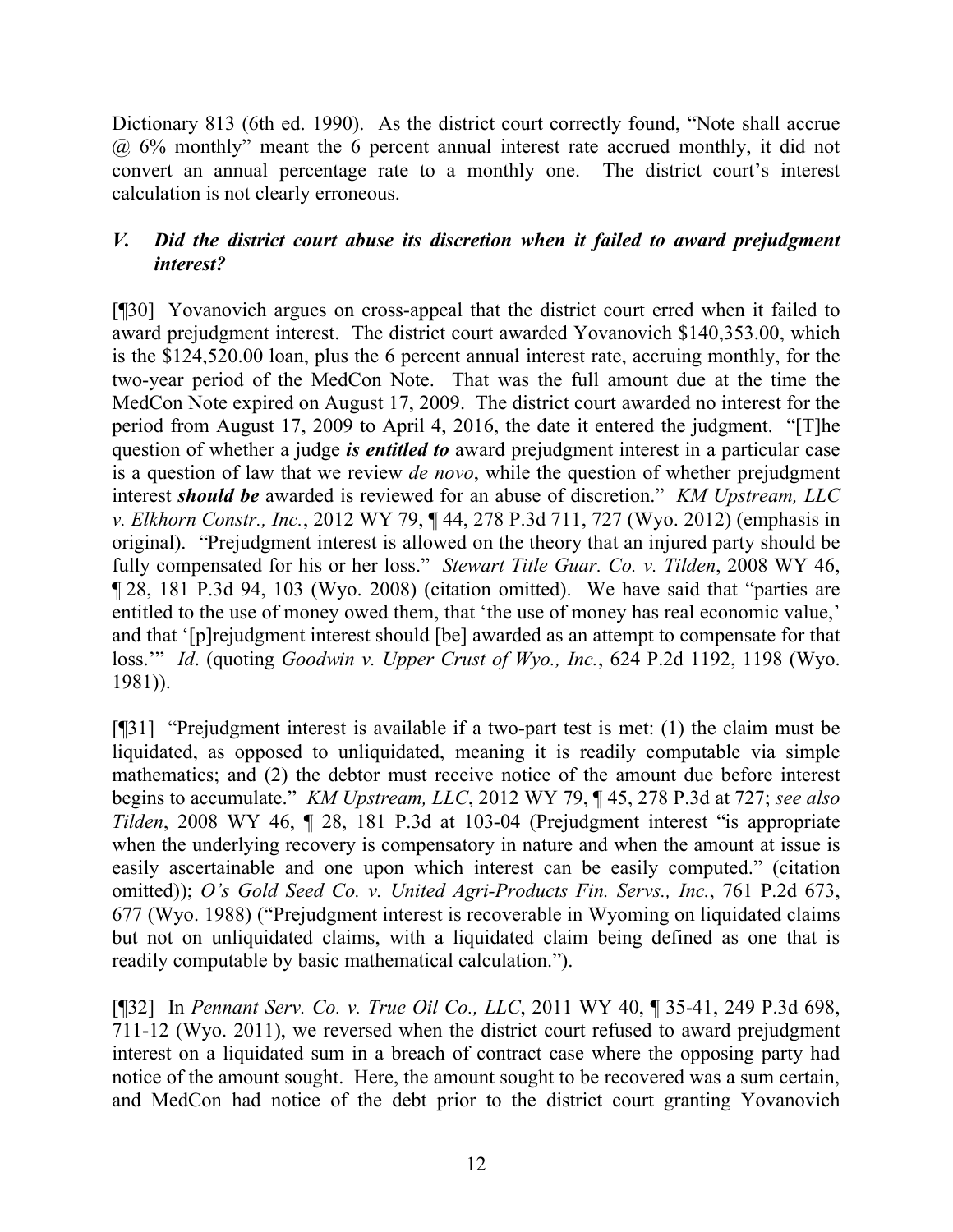summary judgment. Although we may affirm the district court's ruling on any legal basis appearing in the record, we find no basis for the district court's failure to award prejudgment interest.

[¶33] MedCon does not contend that Yovanovich is not entitled to prejudgment interest, but it argues that Yovanovich failed to request it in the complaint, and therefore is not entitled to it. However, Rule 54 of the Wyoming Rules of Civil Procedure states in part:

> (c) *Demand for Judgment*.―A judgment by default shall not be different in kind from or exceed in amount that prayed for in the demand for judgment. Except as to a party against whom a judgment is entered by default, *every final judgment shall grant the relief to which the party in whose favor it is rendered is entitled, even if the party has not demanded such relief in the party's pleadings*.

W.R.C.P. 54 (emphasis added). Under this rule, a party does not waive its request for prejudgment interest by omitting the request from pretrial submission. *See Equal Emp't Opportunity Comm'n v. Massey-Ferguson, Inc.*, 622 F.2d 271, 277 (7th Cir. 1980) ("Rule 54(c) of the Federal Rules of Civil Procedure allows the district court to award the relief to which a prevailing party is 'entitled' regardless whether such relief was sought in the complaint."); *see also Kahan v. Rosenstiel*, 424 F.2d 161, 174 (3d Cir. 1970) ("Plaintiff's complaint does not specifically ask for equitable relief; it contains only the general request for 'further relief as may be just.' Nonetheless, under Rule 54(c) of the Federal Rules of Civil Procedure, a court may have awarded any relief appropriate under the circumstances."). 3

[¶34] Yovanovich asserts it is entitled to the statutory rate of 7 percent for prejudgment interest. Wyo. Stat. Ann. § 40-14-106(e) (LexisNexis 2015) provides, "[i]f there is no agreement or provision of law for a different rate, the interest of money shall be at the rate of seven percent (7%) per annum." The parties agreed to 6 percent annual interest accruing monthly during the two-year term of the MedCon Note, but failed to specify the rate to be applied after the maturity of the note. Some jurisdictions find that when an obligation is payable at a future date with an agreed upon interest rate, but fail to provide a rate to apply after maturity, the statutory rate of interest will apply after maturity. *See Holden v. Freedman's Sav. & Trust Co.*, 100 U.S. 72, 74, 25 L.Ed. 567 (1879) (finding that when an agreement of the parties extends no further than to the time fixed for the payment of the principal, if payment is not made when the money becomes due, the legal

<sup>&</sup>lt;sup>3</sup> "Since the Wyoming Rules of Civil Procedure are patterned after their federal counterparts, "we have found federal court interpretations of their rules highly persuasive for interpretations of our corresponding rules." *Grove v. Pfister*, 2005 WY 51, ¶ 9, 110 P.3d 275, 279 (Wyo. 2005).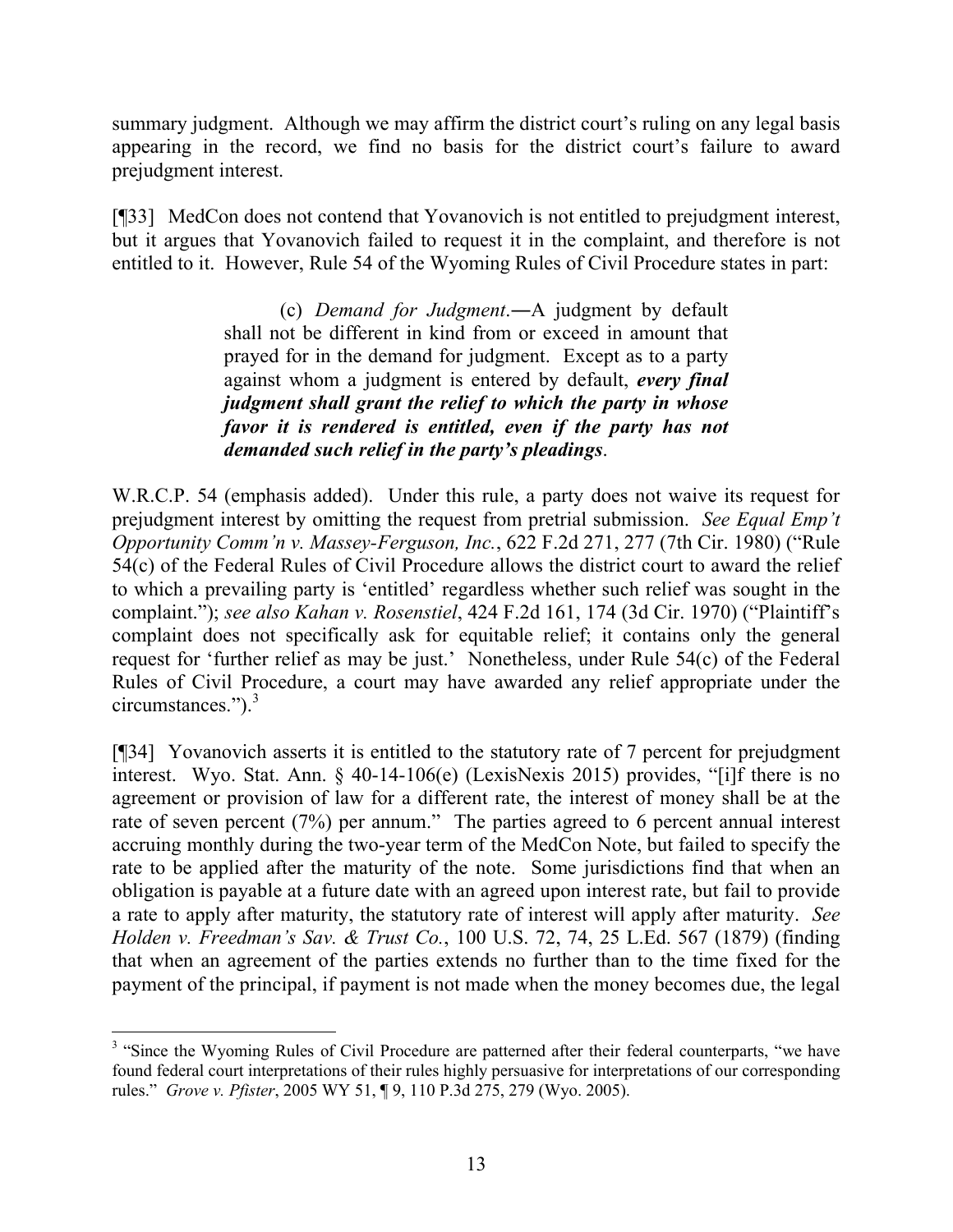rate of interest will then apply); *Buckley v. Buckley*, 133 A.2d 604, 606 (Conn. 1957) (agreed upon interest rate of 4 percent applied up until date of maturity, thereafter, statutory rate of 6 percent applied); *Metro. Sav. Bank v. Tuttle*, 49 N.E.2d 983, 984 (N.Y. 1943) ("After maturity, in the absence of other agreement, the interest is computed as damages according to the rate then prescribed by law, whether that is more or less than the contract rate."). Other jurisdictions have found that when an obligation is silent as to the rate to be paid after maturity, the stipulated rate continues in effect. *See Astoria Fed. Sav. & Loan Ass'n v. Rambalakos*, 372 N.Y.S.2d 689, 690 (N.Y. App. Div. 1975) ("[T]he contract rate, rather than the statutory rate, governs the rate of interest after maturity and before judgment."); *Petroscience Corp. v. Diamond Geophysical, Inc.*, 684 S.W.2d 668, 668 (Tex. 1984) ("[U]nder Texas law, when a note specifies a rate of interest before maturity but is silent about any rate after maturity, the prematurity rate is implied as the post-maturity rate."); *Town of Ohio v. Frank*, 103 U.S. 697, 698, 26 L.Ed. 531 (Ohio 1880) ("[A] note given for a sum of money, bearing interest at a given rate per month, continues to bear that rate of interest as long as the principal remains unpaid.").

[¶35] We agree with the latter approach. In a question of statutory interpretation, our primary goal is to give effect to the legislature's intent. *L & L Enters. v. Arellano* (*In re Arellano*), 2015 WY 21, ¶ 13, 344 P.3d 249, 252 (Wyo. 2015). "Where legislative intent is discernible a court should give effect to the 'most likely, most reasonable, interpretation of the statute, given its design and purpose.'" *Adekale v. State*, 2015 WY 30, ¶ 12, 344 P.3d 761, 765 (Wyo. 2015) (quoting *Rodriguez v. Casey*, 2002 WY 111, ¶ 20, 50 P.3d 323, 329 (Wyo. 2002)). Wyo. Stat. Ann. § 40-14-106(e) provides the rate to be applied in the absence of an agreement or provision of law. Here, the parties have agreed to an interest rate, and there is no absence of an agreement such that the statutory interest rate should fill the void. We remand for an award of prejudgment interest consistent with the law outlined above.

## *VI. Did the district court err as a matter of law when it failed to award post-judgment interest?*

[¶36] The purpose of post-judgment interest is to "compensate the successful plaintiff for being deprived of compensation for the loss from the time between the ascertainment of the damages and the payment by the defendant." *Dorr v. Smith, Keller & Assocs.*, 2010 WY 120, ¶ 13, 238 P.3d 549, 552 (Wyo. 2010). The parties agreed to a 6 percent annual interest rate accruing monthly, and for the reasons discussed *supra* ¶¶ 34, 35, the rate of interest on the decree or judgment shall correspond to the terms of the contract.

[¶37] Yovanovich asserts that the district court also erred when it failed to award post judgment interest. Wyo. Stat. Ann. § 1-16-102 (LexisNexis 2015) provides in part:

## **§ 1-16-102. Interest on Judgments.**

(a) Except as provided in subsections (b) and (c) of this section, all decrees and judgments for the payment of